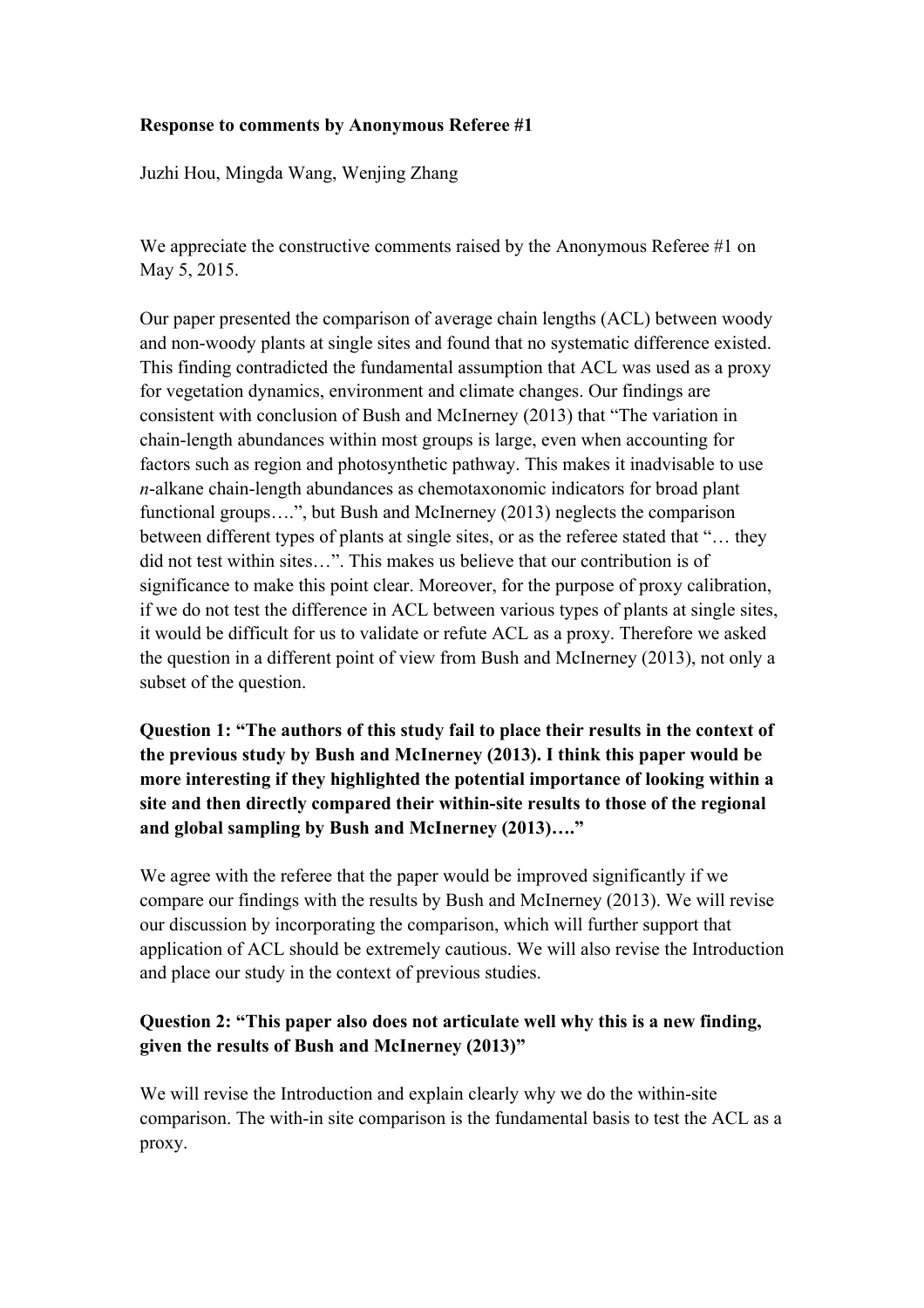**Question 3: "The question posed in the title "Is average chain length of plant lipids a potential proxy for vegetation, environment and climate changes?" is not actually addressed in this paper. The paper addresses only whether plant lipids serve as a proxy for woody vs non-woody vegetation. It is misleading to suggest that it also addresses climate and environment in its analysis."**

Because ACL has long been used as a proxy for past changes in environment and climate, the purpose of our paper is to test whether ACL is an appropriate proxy. If ACL could differentiate vegetation types, it could be used as a proxy for environment and climate changes; however, if ACL could not differentiate vegetation types, it can not be used as such a proxy. We will revise our Discussion and incorporate more information on the application of ACL to make the content of the paper fits the title.

**Question 4: "Multiple other citations are incorrect or incomplete. If previous work were properly acknowledged, and a persuasive case were made for the importance of site-specific analysis such as performed here, this paper would make an interesting contribution. As it stands, it is not publishable due to its failure to properly recognize previous work and its failure to highlight what is new about this analysis."**

We appreciate the referee to point this out. We will carefully check the references and correct them.

#### **Specific Comments:**

**SC1: "5478, Line 25- Cranwell 1973 is not an appropriate reference here. This paper looked only at……"**

We reread the original paper and will replace it with a new reference (Meyers and Ishiwatari, 1993) in P5478, Line25.

Meyers, P. A., & Ishiwatari, R. (1993). Lacustrine organic geochemistry—an overview of indicators of organic matter sources and diagenesis in lake sediments. *Organic Geochemistry*, 20(7), 867-900.

## **SC2: "5479, line 6- Cranwell 1973 is once again an incorrect citation. They were not examining ……"**

We would delete the citation and rearrange the statements here.

**SC3: "5479 Line 10- Bush and McInerney 2013 is presented as if it only considered graminoids and woody plants but in fact it also considered forbs……"**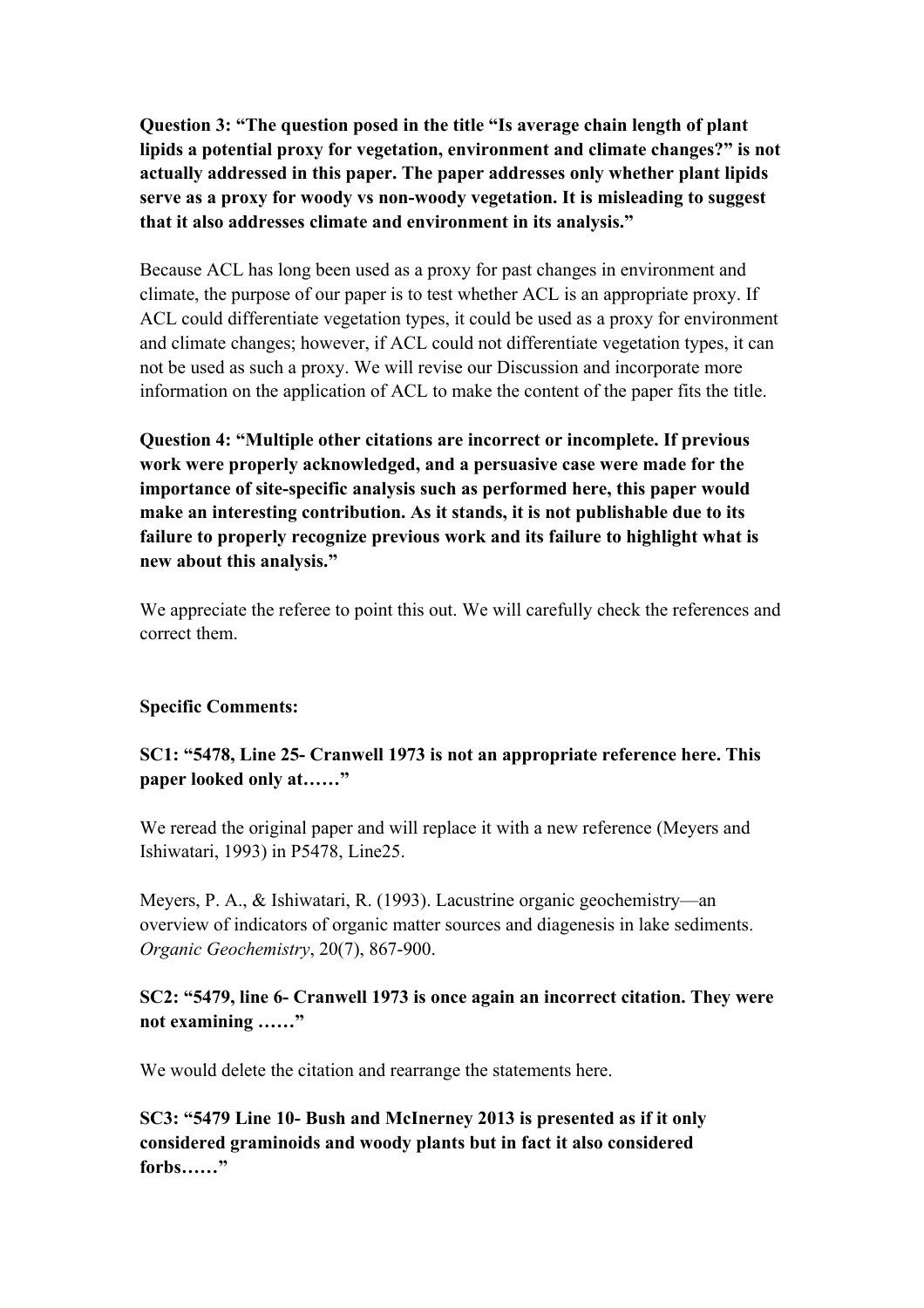We will summarize the work by Bush and McInerney (2013) more clearly. In this paper, we mostly focus on the comparison of ACL between woody and non-woody plants, which is the fundamental assumption for ACL as a proxy.

**SC4: "5479 Line 12- This part of the introduction could be better argued that, although Bush and McInerney (2013) compared groups globally and within regions (Temperate zone and Africa – Figure 5 and 6)), they did not compare woody and herbaceous taxa within sites……"** 

We will make it clear and highlight the significance of this work, and acknowledge and put the previous work in the context of this paper.

**SC5: "Section 3.1 and table 2. Why are** *n***-alkanoic acids reported here rather than** *n***-alkanes? I thougth that Hou et al. 2007 measured both** *n***-alkanes and**  *n***-alkanoic acids. The new data presented for Lake Ranwu is for** *n***-alkanes and the literature data is all for** *n***-alkanes. Why bring in** *n***-alkanoic acids for one site? "**

We believe that it makes no differences whether using *n*-alkanoic acids or *n*-alkanes when discussing the differences between woody and non-woody plants. We are not comparing the ACL of *n*-alkanes with ACL of *n*-alkanoic acids. Although absolute value of ACL between *n*-acid and *n*-alkane for single plant is different, we only focus on the statistical result instead of the absolute value. In addition, there are several studies focus on acid (such as Wilkie et al.2013 and Douglas et al. 2012) in our database besides of Blood Pond. We will add the *n*-alkane data for Blood Pond plants.

**SC6: "Page 5484 Line 1- Why is it surprising that there is no significant difference between woody and non-woody taxa at a single site? This is what has been observed at a global and regional scale already by Bush and McInerney 2013. Given the available information, this is the expectation, not the surprise."** 

As the ACL has long been used as a proxy for past changes in vegetation, environment, and climate, it should show significant difference between woody and non-woody plants. Though no significant difference has been reported in global and regional scale in Bush and McInerney (2013), we nearly knew nothing about the difference at single sites before we did the statistics.

# **SC7: "Page 5484 Line 14- Cite Bush and McInerney 2013 here. This is what they showed previously. Page 5484 Line 15- Cite Bush and McInerney 2013 here. This is what they concluded previously."**

We will add the reference here.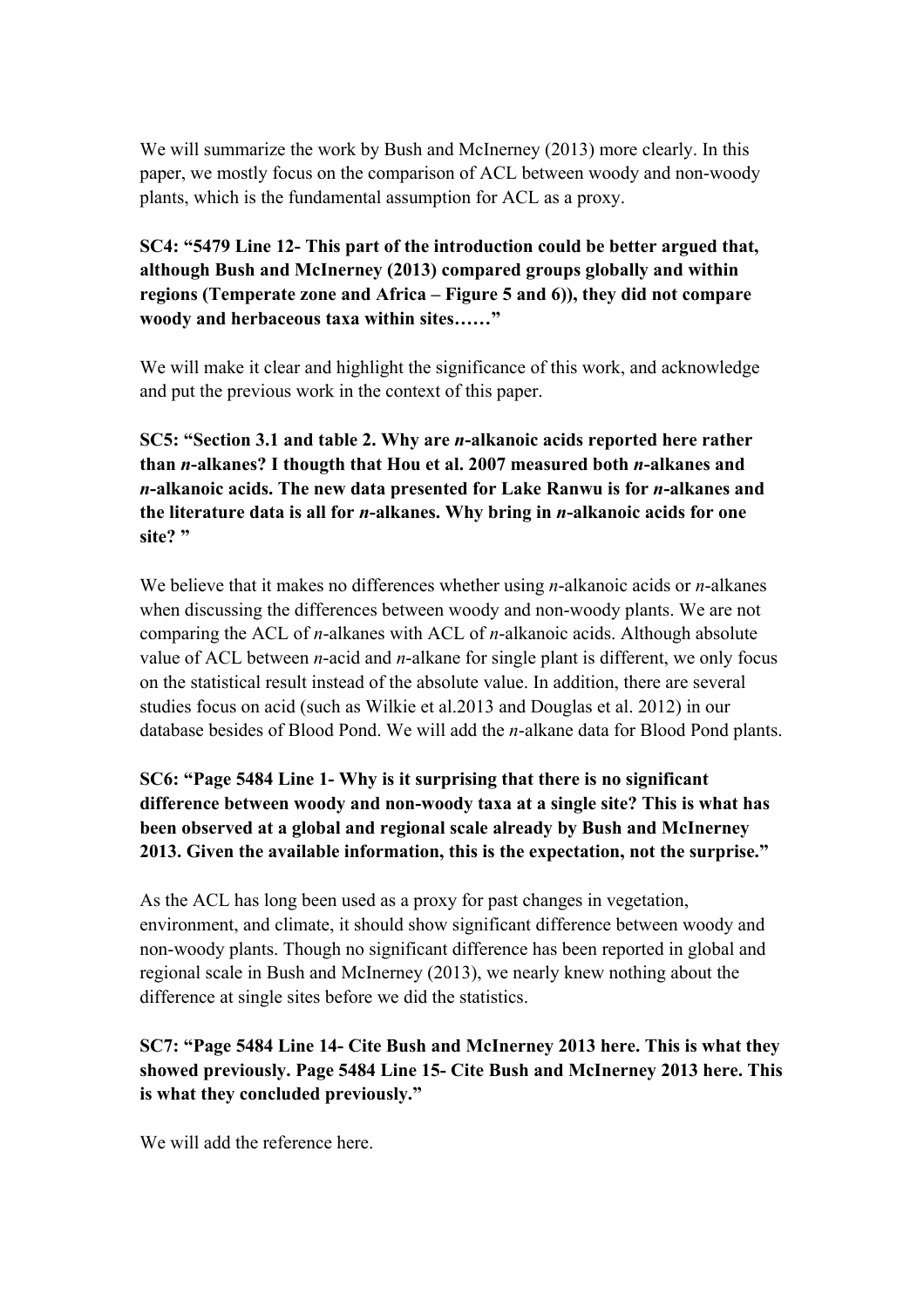**SC8: "Page 5484 26- page 5485- Why would you expect the two botanic gardens to behave the same? They are most likely growing different plants. So it could be that the plants that differ. Not the watering regime."** 

We agreed that growing plants might be one of the reasons that cause the differences, however, in Bi et al., (2005), some samples are growing in greenhouse (personal communication by Email). In Maffei's studies, all the samples are growing in open air (personal communication by Email). Hence, water regime could not be excluded. We will make this point clear in the text.

**SC9: "Page 5485- Section 4.2- There is insufficient and incorrect citation of previous literature that consider the possible climatic effects on ACL. At a minimum, this section should discuss and reference"** 

Thanks the helpful suggestion and references, we will add more references and more discussion here.

**SC10: "Castañeda et al (2009) is an incorrect reference here because this paper looked primarily at algal lipids in lake sediments and did not measure plant waxes in warm and cool regions as implied by the citation."** 

We will replace it with a new reference (Kawamura et al., 2003) instead.

Kawamura, K., Ishimura, Y., & Yamazaki, K. (2003). Four years' observations of terrestrial lipid class compounds in marine aerosols from the western North Pacific. *Global Biogeochemical Cycles*, *17*(1), 3-1.

# **SC11: "Page 5486, Line 10-13, This section should cite the work of Bush and McInerney 2013 that found no difference in ACL between sun and shade leave and leaves in different stages of senescence."**

We will put the reference here to improve the Discussion.

For Technical Comments

### **TC1: "Table 2, sample 48 should have a capital C for Carya"**

We will revise it.

#### **TC2: "Table 3, please spell out or provide footnote of climate terms. "**

According to Kottek et al.,(2006), we list the terms mentioned in the paper here, Am = Equatorial monsoon